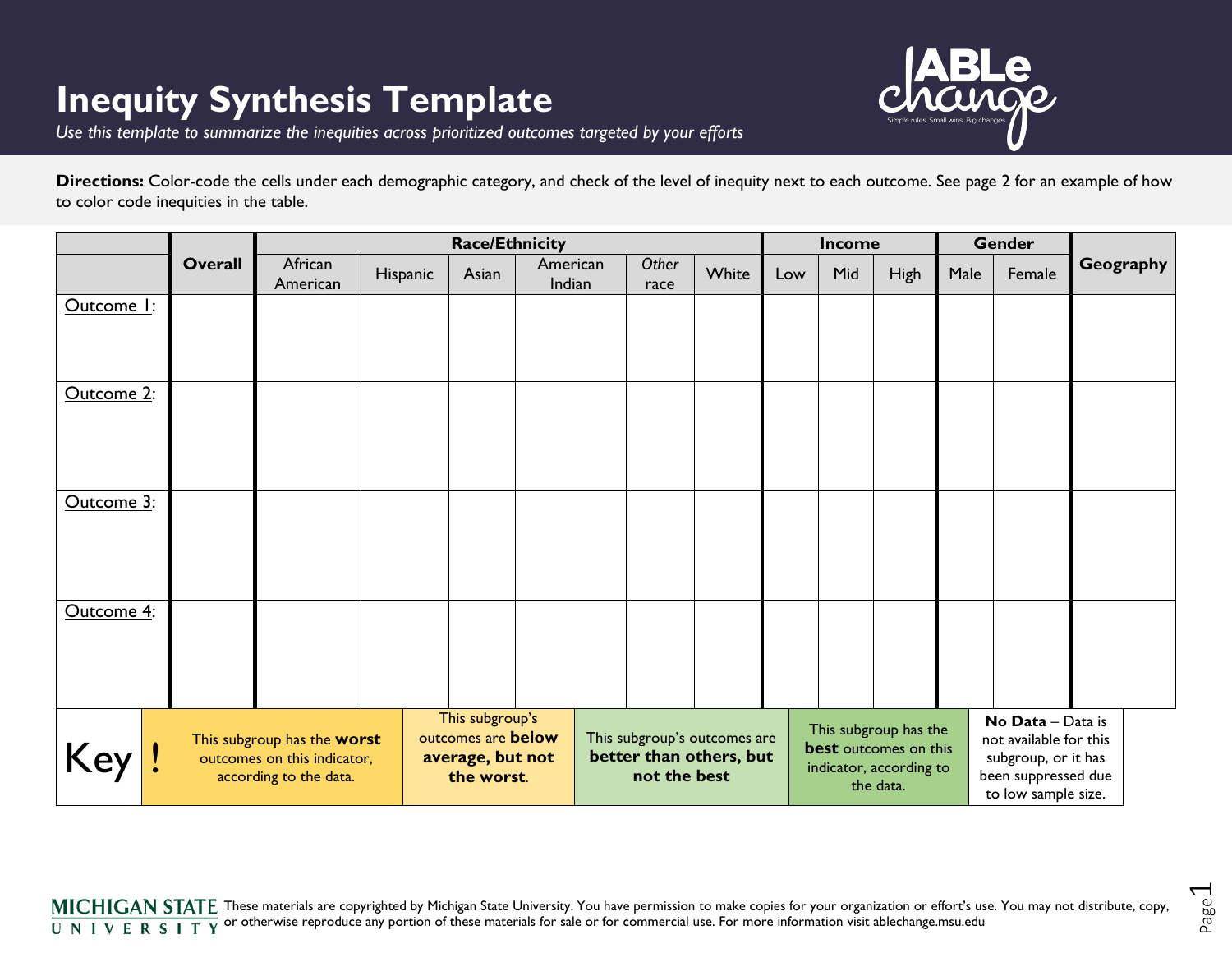

Page  $\sim$ 

## **Example Inequity Synthesis**

|                                                                                                                                                                                                                                         |                                                                                            | <b>Race/Ethnicity</b> |                                                                      |       |                                                                            |  |                             |                   |  |                                                                                     |                   |                  |  |                                                                                                                                                         |  |  |
|-----------------------------------------------------------------------------------------------------------------------------------------------------------------------------------------------------------------------------------------|--------------------------------------------------------------------------------------------|-----------------------|----------------------------------------------------------------------|-------|----------------------------------------------------------------------------|--|-----------------------------|-------------------|--|-------------------------------------------------------------------------------------|-------------------|------------------|--|---------------------------------------------------------------------------------------------------------------------------------------------------------|--|--|
| <b>Outcomes</b>                                                                                                                                                                                                                         | <b>Overall</b>                                                                             | African<br>American   | Hispanic                                                             | Asian | American<br>Indian                                                         |  | More<br>than<br>one<br>race | White             |  | $0 - 34$                                                                            | $35-64$           | $65+$            |  | Geography                                                                                                                                               |  |  |
| <b>Overcrowded</b><br><b>Housing</b><br>Households with more<br>than 1.01 people per<br>room.<br>Source: American Communities<br>Survey, 2012-2016 combined<br>estimate.                                                                | 2%<br>$(N=1,322)$                                                                          | 4.2%<br>$(N=346)$     | 5%<br>$(N=104)$                                                      |       |                                                                            |  |                             | 1.6%<br>$(N=858)$ |  | 4.3%<br>$(N=483)$                                                                   | 2.2%<br>$(N=806)$ | 0.2%<br>$(N=33)$ |  | Creekside: 4.4%<br>$(N=45)$<br>Northview: 4.3%<br>$(N=35)$<br>West End: 4%<br>$(N=167)$<br>Southfield:<br>$0.98\%$ (N=32)<br>Lakeview: 0.4%<br>$(N=12)$ |  |  |
| <b>Homelessness</b><br>Includes individuals who are<br>'Literally Homeless' and/or<br>living with friends or family<br>due to a housing crisis and<br>facing immediate eviction<br>with no other resources.<br>Source: HMIS Data, 2016. | 1%<br>$(N=2,057)$                                                                          | 5.1%<br>$(N=1,211)$   |                                                                      |       | 2.1%<br>$(N=27)$                                                           |  |                             | 0.5%<br>$(N=813)$ |  | 1.7%<br>$(N=1,327)$                                                                 | 1.1%<br>$(N=731)$ | 0.1%<br>$(N=29)$ |  | Creekside - 10%<br>$(N=89)$<br>West $End - 6%$<br>$(N=119)$<br>Southfield - 2%<br>$(N=74)$<br>Lakeview $-1\%$<br>$(N=27)$                               |  |  |
| Key                                                                                                                                                                                                                                     | This subgroup has<br>the worst outcomes<br>on this indicator,<br>according to the<br>data. |                       | This subgroup's outcomes are<br>below average, but not the<br>worst. |       | This subgroup's<br>outcomes are better<br>than others, but<br>not the best |  |                             |                   |  | This subgroup has the best<br>outcomes on this indicator,<br>according to the data. |                   |                  |  | No Data - Data is<br>not available for this<br>subgroup, or it has<br>been suppressed due<br>to low sample size.                                        |  |  |

These materials are copyrighted by Michigan State University. You have permission to make copies for your organization or effort's use. You may not distribute, copy, or otherwise reproduce any portion of these materials for sale or for commercial use. For more information visit ablechange.msu.edu